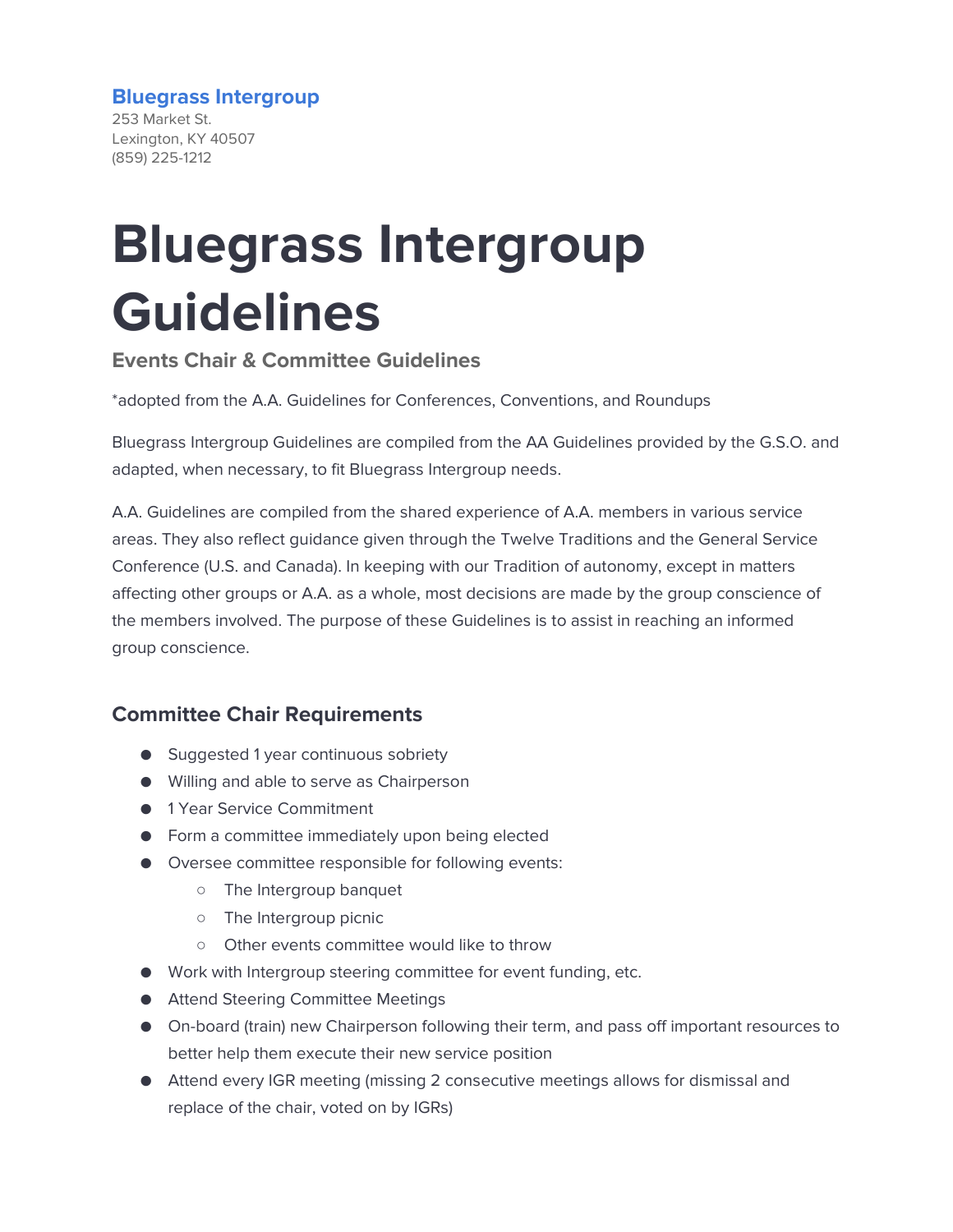# **HOW A.A.s MAKE THEIR GET-TOGETHERS ENJOYABLE AS WELL AS EFFECTIVE IN CARRYING THE A.A. MESSAGE OF RECOVERY**

# **WHY HAVE AN A.A. CONVENTION?**

It's clear that A.A. get-togethers beyond the group have become an established part of A.A. life. The calendar of events in any Box 4‑5‑9 or on Grapevine's website, AAGrapevine.org shows some conventions, conferences, and roundups that are being held by A.A.s.

What makes an A.A. convention click for its participants? It's probably not style or form that matters so much as the spirit and feeling behind it. As one member puts it, the best A.A. convention is "just a darned good A.A. meeting blown up big." Just watch enthusiastic members at any A.A. convention and you'll get what he means. The atmosphere alone is worth the trip. Here you'll find fellowship, laughter, warmth, and understanding — "heaped up, pressed down, and running over."

# **CONVENTIONS COME IN MANY SHAPES AND SIZES**

An A.A. convention is almost any A.A. get-together beyond the group-meeting level. These range from special meetings of one evening's duration to longer events like area, statewide, or regional weekend conventions. They will, most likely, be one of the following:

1. The special open meeting. This kind of gathering can serve useful purposes. It will, of course, bring together the A.A. members in a city or area. But it also provides a good opportunity to invite interested friends of A.A. to the meeting. Certainly, it's proper on such occasions to send special invitations to members of the clergy, doctors, lawyers, social workers, public health officials, and others who may have a special interest in A.A.

2. The one-day session. This might include several general meetings throughout the day. For a start, there's a "welcome" meeting in the morning, followed by other activities. There may be another open meeting in the afternoon, while the main open meeting with the featured speaker is saved for the windup meeting in the evening. If the convention is held in a school, civic hall, or other building with additional rooms, it's likely that the program for a one-day session can also include A.A. workshops and panels, service meetings, assemblies, and closed meetings.

3. The banquet. Many intergroups or central offices now sponsor annual banquets, often to help support their office operations as well as recognize member participation in vital A.A. services. Some groups and areas also have banquets (or informal buffet and potluck dinners) as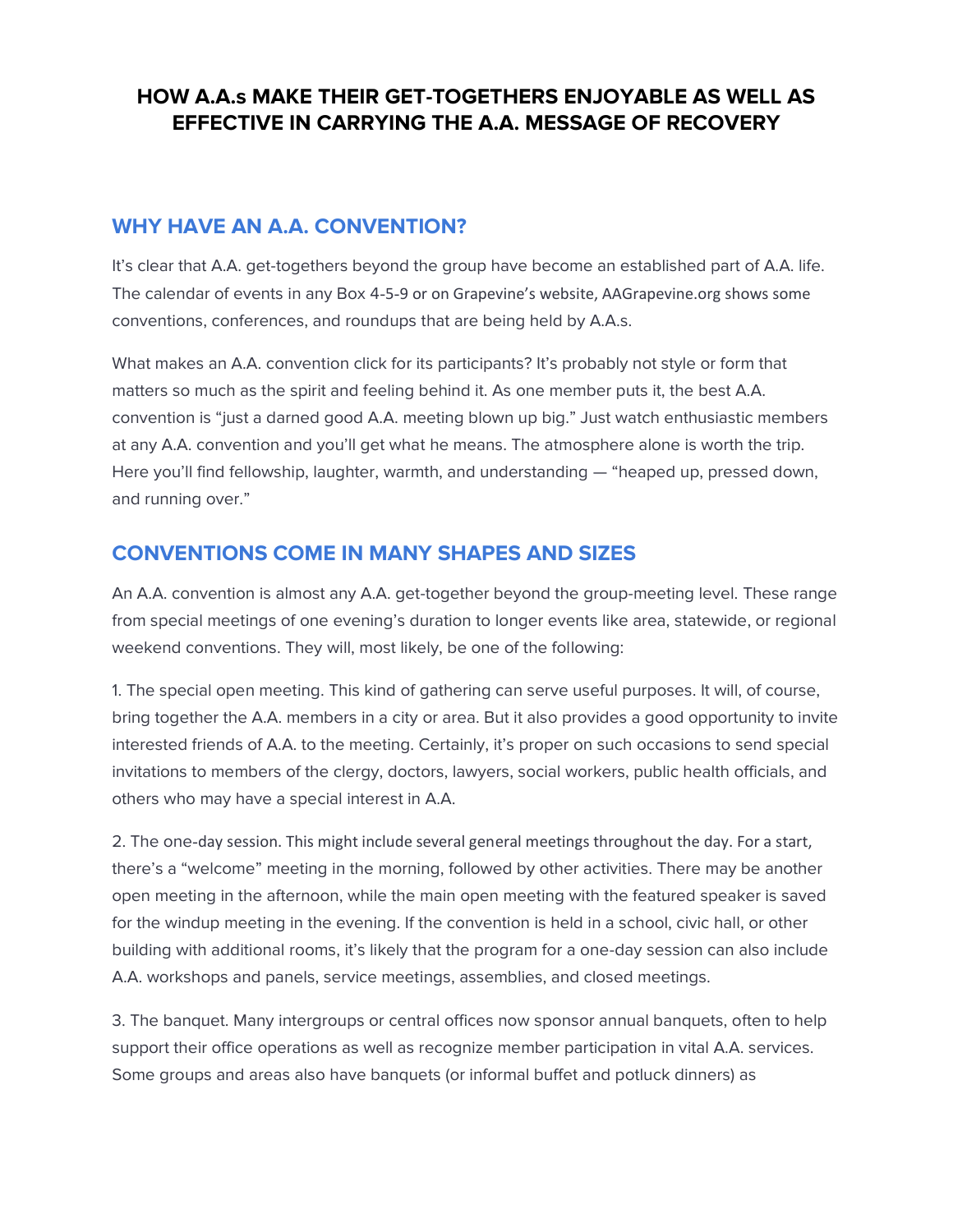anniversary or gratitude observances. The banquet often features an after-dinner speaker or some other program of interest to A.A. members.

4. The weekend convention. This is an ideal form for a state, provincial, or regional convention. Members often arrive for an opening meeting session or "coffee & conversation" on Friday evening. Additional meetings and workshops-as well as other activities-continue through Saturday and even into Sunday afternoon. The convention may include a banquet, luncheons, special breakfasts, Saturday-night dancing and entertainment, and perhaps a spiritual meeting on Sunday morning.

# **THE CONVENTION BEGINS WITH A PLANNING COMMITTEE**

Once a get-together has been scheduled, it needs a planning committee. The work in setting up a convention is too much for one person. He or she may need a dozen or more assistants.

One method of forming the committee is simply to appoint a general chairperson who then completes the committee by finding able volunteers to chair the various committees.

Another method, popular when a number of groups sponsor a convention, is to send a committee representative from each group. Once in session, representatives can elect a chairperson and receive assignments to specific committees.

In some cases, the convention may be the responsibility of the general service committee from the area. In others, the convention committee may be organized separately. Either method works well if it corresponds to the wishes of the A.A. groups in the area.

In some areas, there is a permanent convention committee, set up within the area committee, so that valuable experience of convention planning can be carried over from one year to the next. Membership on such a committee is, of course, on a rotation basis, so that new members are added yearly, but a proportion of experienced convention planners is retained at any given time.

Once assembled, the convention committee is usually organized along functional lines, with each chairperson responsible for a phase of the planning. Here's how a typical committee might be arranged:

1. Chairperson (assisted by one or two co-chairpersons) oversees the entire convention; coordinates the work of subcommittee chairpersons; keeps informed on the progress of all the arrangements; calls committee meetings when needed.

2. Secretary keeps all written records, including minutes of the committee meetings; also sends out notices of committee meetings and other mailings to committee members.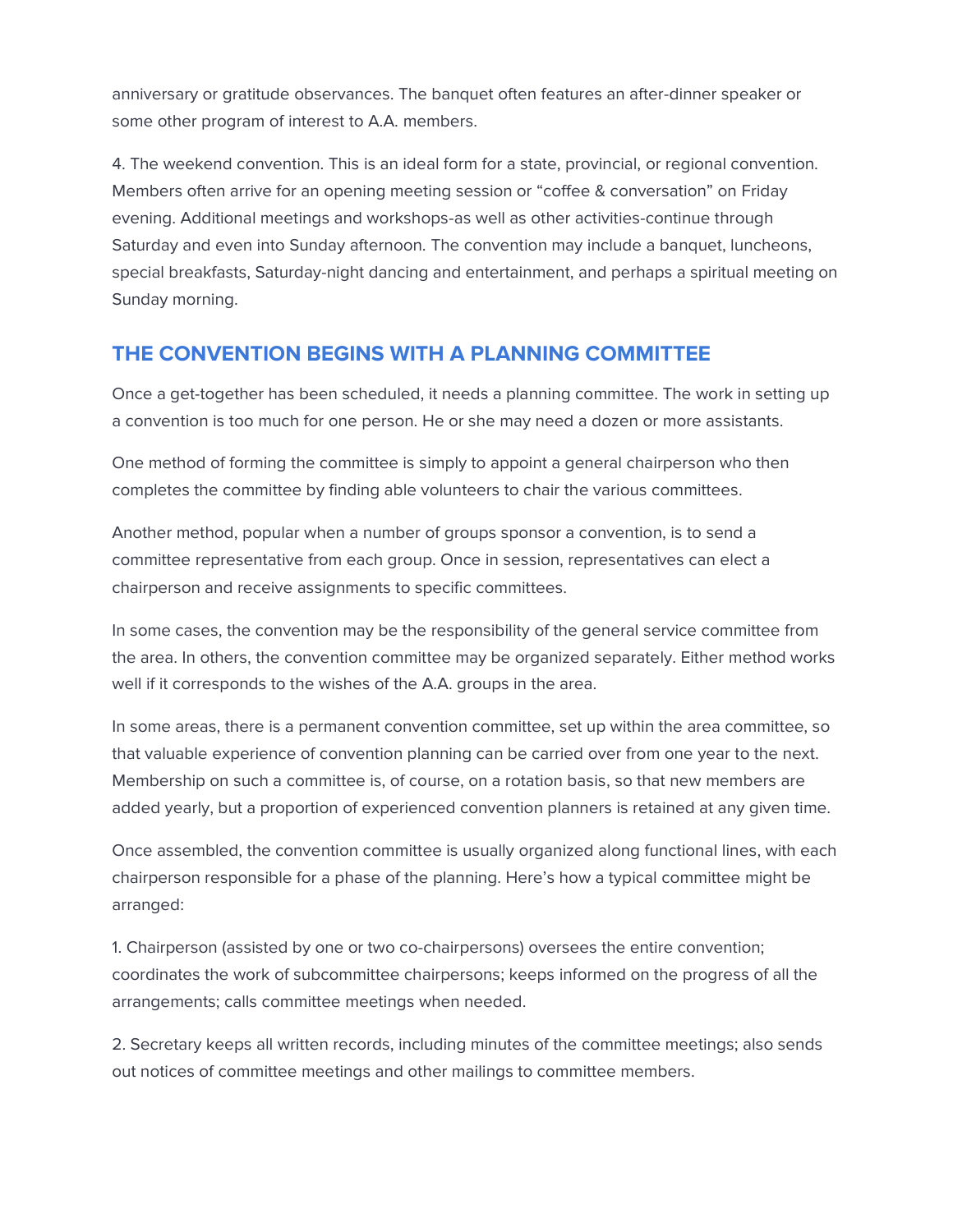3. Treasurer is, of course, responsible for all money, including revenues from registration and banquet tickets; pays all bills; usually advises the chairperson on cash supply and income flow as well as rate of expenditures. Experience indicates it's best if the treasurer is a person with four or more years' sobriety and some solid business experience. Each check usually calls for two signatures. Most convention committees require a complete report from the treasurer within a month or two of the convention. Some committees have the report audited as a further safeguard for convention funds.

4. Program Chairperson. Since this is often a very complex job, its objectives are discussed under the separate heading "What Makes a Good Convention Program?" This person usually sends invitations to speakers and panel members who chair various meetings.

5. Registration Chairperson supervises the production and distribution of all tickets, including those from online registrations. This job requires special attention to the task of tracking payments and bringing in the collection. This person is responsible for creating printed and online registration forms, name tags and welcome packets; and oversees the registration table.

6. Public Information Chairperson has the sensitive task of encouraging a large attendance without abandoning A.A.'s principle of "attraction rather than promotion." Publicity efforts can be kept within the dignity and spirit of A.A. through the following means:

a. Preparation and distribution of material about the program, speakers, and time and location of the convention (perhaps including map of area, if necessary). It's advisable for the convention committee to rent a post office box and/or create a generic email address, and use that on all mailings, with no reference to A.A. on return addresses or in email subject lines. When sending A.A. mail to multiple recipients use can be made of the BCC (Blind Courtesy Copy) option to protect the anonymity of all recipients. The convention publicity material could also be sent to the press, radio, TV and online outlets in the immediate area. (The Public Information Workbook, available from G.S.O., gives useful advice on approaching the media.) If media or the general public are invited, be sure to attend to the details of how they will be greeted and if special meetings or contacts will be set up for them.

b. Regular flyers about the convention are usually mailed monthly to all groups in the area, with the first mailing beginning about six months before the convention date.

c. Dates and location of the convention, with a mailing address, and/or website, for information or registration, should be sent four months in advance to the AA Grapevine and to Box 4-5-9, to be published in their calendars. Only area, regional, state, or provincial events of more than one day's duration are listed. Send AA Grapevine notices to the GV Editorial Department, 475 Riverside Dr., New York, NY 10115 or submit to the online calendar at www.aagrapevine.org. Send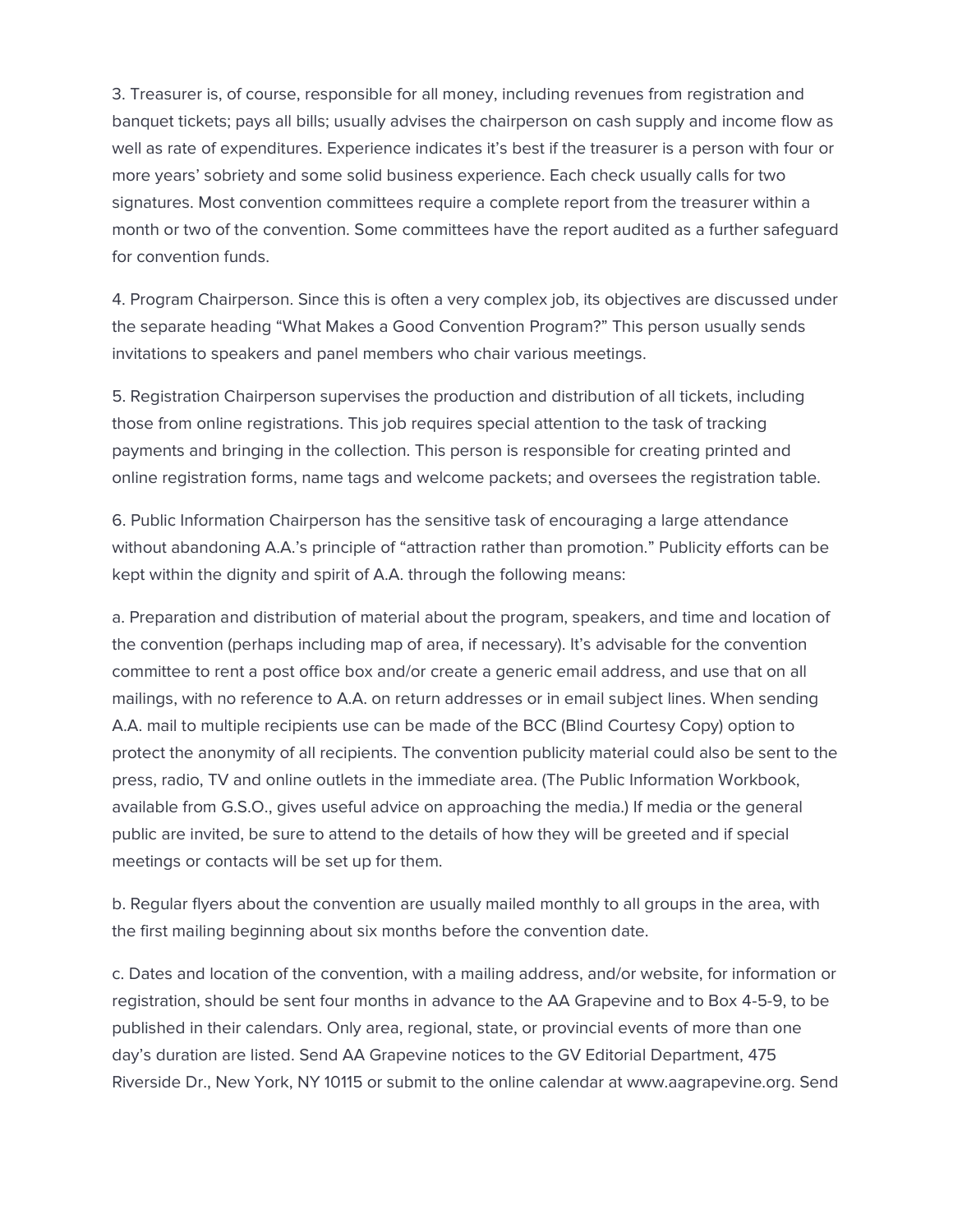Box 4-5-9 notices to Box 4-5-9, Grand Central Station, New York, NY 10163, or via the Box 4-5-9 event information form on www.aa.org.

7. Entertainment Chairperson will arrange for the convention dances or other entertainment if there is any. The chairperson hires the band and other performers (or arranges for recorded music). At some conventions, the local A.A.s provide entertainment by putting on a play about A.A. Traditions (for script, write to G.S.O.), or putting together choruses and variety shows. This chairperson might also arrange to make sightseeing available for conventioneers.

8. Hospitality Chairperson serves as convention host, organizing a committee that will greet outof-town guests, arrange transportation for them when necessary, and see to any other needs they might have while attending the convention. Usually members of the hospitality committee wear special identification badges and are available to answer questions and provide assistance to conventioneers.

9. Display and Literature Chairperson is responsible for displays and posters and for having A.A. literature available for all. G.S.O. provides a literature display to all conferences and conventions. (See "Displays" on page 6.)

10. Recording Chairperson is responsible for negotiating with the individual or company who will be recording the convention. That individual will be directly responsible to the convention chairperson (see Recording Guidelines on page 5).

# **PAYING THE BILLS**

How are the costs of a convention covered and what can be done to make sure that the venture won't go deep in the red? Some conventions may involve spending several thousand dollars, so the committee must have a fair picture of the financial arrangements long before the convention opens. There's no substitute for common sense here; the committee must take a businesslike approach to finances and keep expenditures somewhere within a conservative estimate of anticipated revenues. As for financing the convention, several sound methods seem to be in general use:

1. The Underwriting Method. The groups in the area, perhaps through their representatives on the convention committee, agree to underwrite the complete costs of the event. Since the registration fees can be established at a level sufficient to cover the total costs, this should result in no actual out-of-pocket costs to groups. It's a good idea, though, to put the tickets on sale well in advance of the convention and to know where the break-even point lies. Registration fees cover costs for special events.

2. The Convention Fund. In some areas, the groups make yearround contributions to a convention fund. Then, there is no registration fee, except possibly for out-of-state visitors.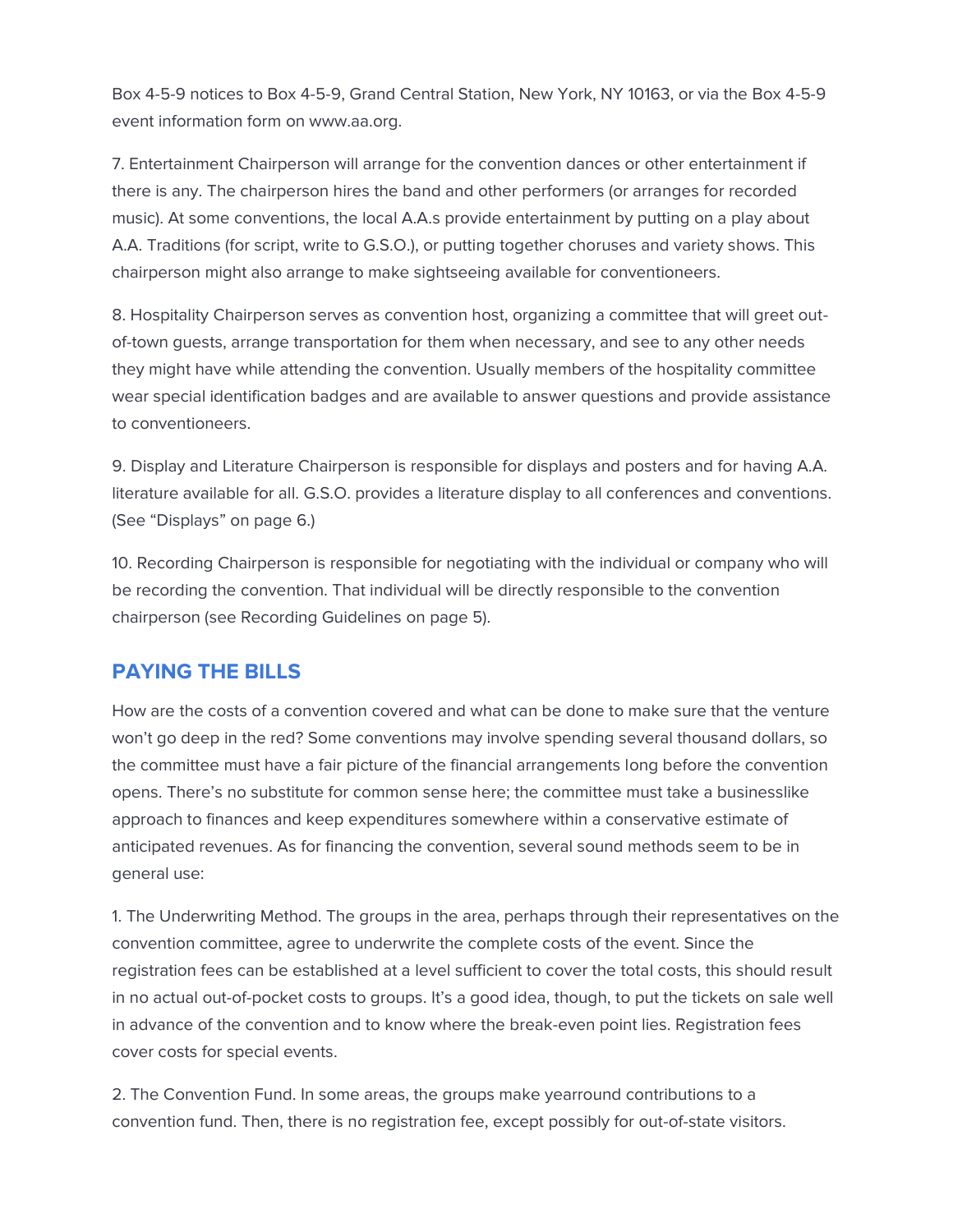One method of covering deficits, provided it is done with tact and sufficient explanation, is to take up a special collection at the convention. But if the groups have already been consulted and have agreed to underwrite the convention, making up the deficit is their ultimate responsibility.

Most conventions, however, make a profit. What's to be done with these surplus funds? In most cases, part of the surplus is held in trust for next year's convention. Then the committee may use the balance to help support local service offices or the General Service Office. In accordance with our Seventh Tradition, only funds from A.A. members attending the event should be contributed to support A.A. activities.

3. Self-support. Based on A.A. experience shared with G.S.O., committees have found it best not to solicit for outside donations of any kind. This is in keeping with our A.A. principle of selfsupport. (This does not pertain to ordinary business negotiations with the facility where the event is taking place.) For additional resources visit the "contribution and self-support" page on G.S.O.'s website.

# **WHAT MAKES A GOOD CONVENTION PROGRAM?**

One A.A. member shared his opinion that the program wasn't really the most important thing at a convention. He looks for something in addition — the joys of meeting new and old friends, working together for our common good, and sharing our experience, strength and hope with each other.

He goes on to say that there can also be a letdown feeling when we leave a convention if the program hasn't been imaginative and inspiring. This takes careful thought well in advance of the convention date. A well-balanced program might include:

1. The Convention Theme. Often, it's easier to plan the overall program by organizing it around a simple theme. Such a theme might be "Unity," "We Came to Believe...," "First Things First," or a similar A.A. saying or topic. This does not mean that the entire program must be devoted to the theme idea; it does, however, serve as a reminder that an A.A. convention advances the common purpose of Alcoholics Anonymous. Some events adopt the current year's General Service Conference Theme.

2. Main Features-Banquets, Open Meetings, etc. In planning a convention, program chairpersons usually schedule several large open meetings throughout the event, although not necessarily in immediate succession. A Saturday-night banquet may also serve as an open meeting, with a speaker following the dinner.

The large open meeting brings unity to the convention and gives the opportunity for presenting certain matters — such as the selection of the next year's convention site — before the entire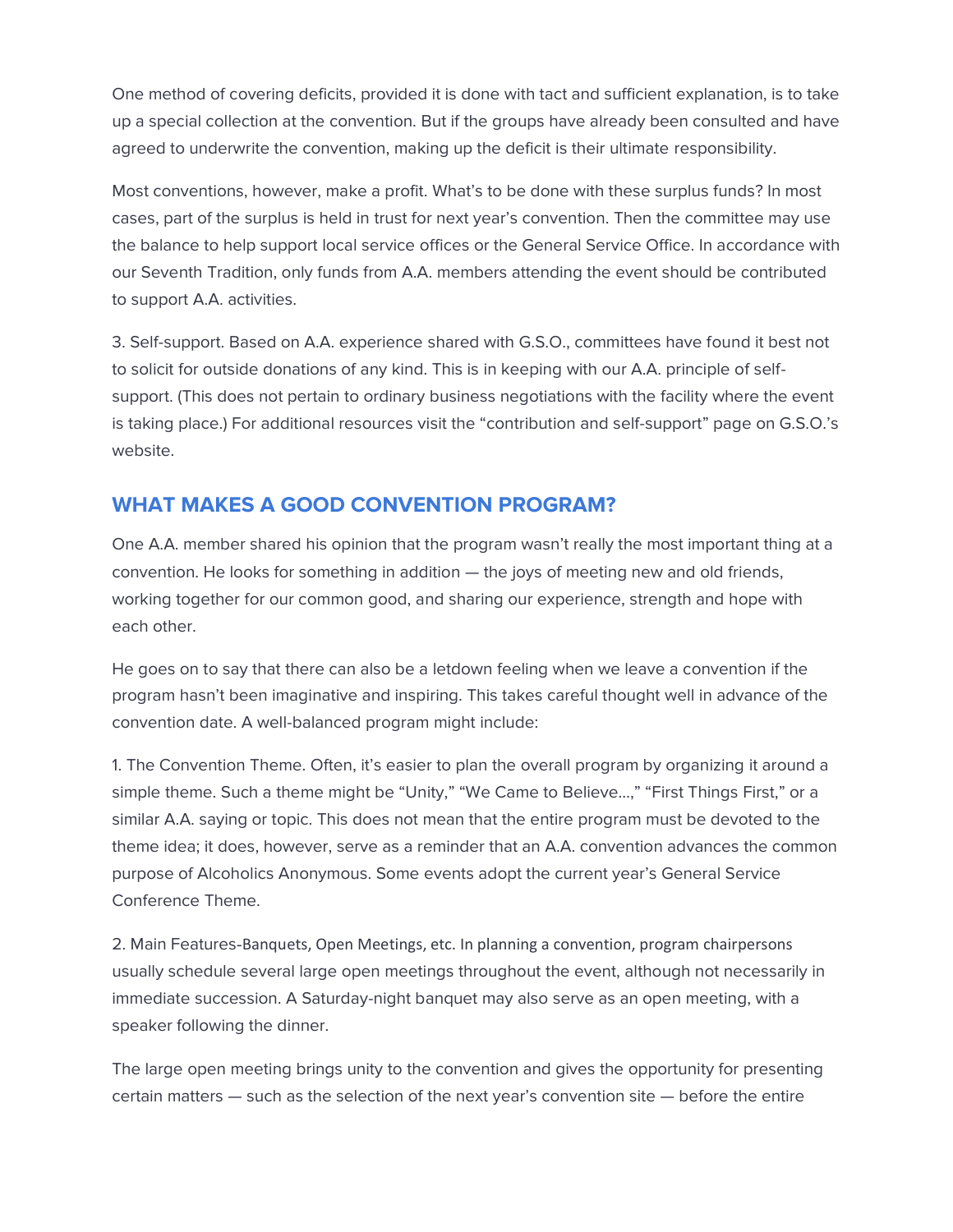assembly of A.A.s attending. But too many open meetings in any single convention can be tiresome; as a general rule, three or four such meetings are sufficient in a weekend convention.

3. Panels. Many program chairpersons schedule workshops and panel sessions to provide suitable convention activity without overloading the program with open meetings.

Workshops and panels may take a variety of forms; one popular arrangement is to set up a panel with three speakers and a chairperson. Each speaker may be assigned a topic and a time limit. The session may be followed by a short question-and-answer period, if time allows.

On the subject of panels, experience has shown that topics such as "How the General Service Office Works" or "Why G.S.O.?" attract only a small audience and therefore do not carry the A.A. message in a satisfactory fashion. G.S.O. staff members can best be used as speakers on regular panels — where their familiarity with A.A. worldwide can add an extra dimension to the presentation.

Any one of the trustees (especially your own regional trustee) would be invaluable on such topics as "A.A. and Responsibility" and "The G.S.R.: Your Group's Link to A.A. as a Whole." They are in a crossroads position where they are aware of our Fellowship — particularly on the public level and also have an overall perspective on our purposes, strengths, and weaknesses. They can be of great value in helping us learn more about worldwide A.A.

Don't forget your own G.S.R.s, committee members, delegates and past trusted servants. From their work in carrying the message outside their own groups, they'll have many ideas on such subjects as "Is A.A. Changing?," "A.A. at Work, Then and Now." Many other A.A.s — oldtimers and not-so-oldtimers — also have worthwhile information and thoughts on such subjects.

Here are some suggested topics appropriate for workshops and panels:

Correctional Facilities Treatment Settings Public Information Cooperation with the Professional Community Sponsorship Safety in A.A. Service G.S.R.s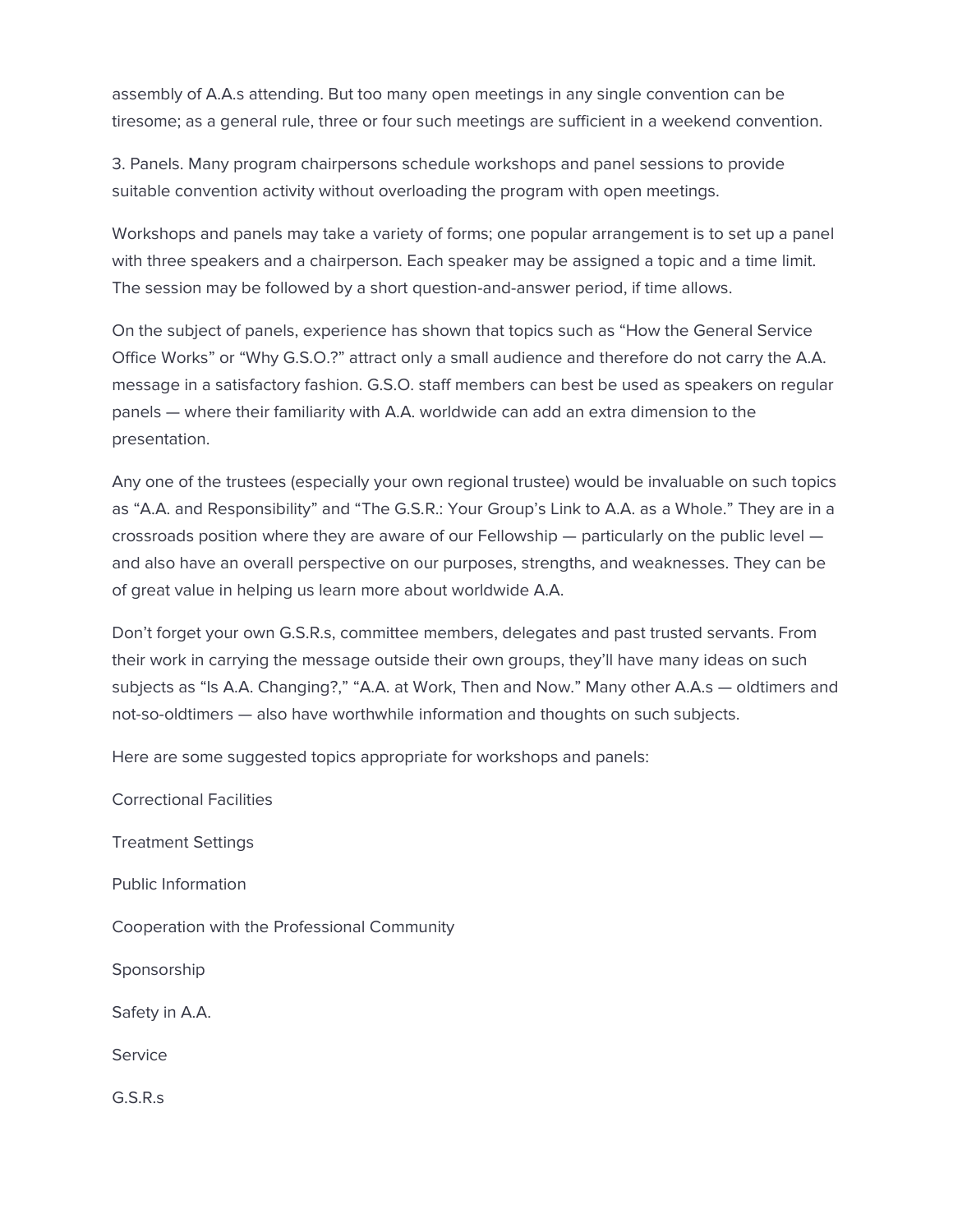Twelve Traditions

Twelve Concepts

Intergroups and Central Offices

AA Grapevine/La Viña Accessibilities

(Some program committees select phrases from A.A. literature as workshop or panel topics.)

"Balance" and "flow" are two key words in the planning of a convention program, particularly in setting up the panels. It's important that the program flow smoothly, with one feature following another in a pleasant, logical series. It's also important that the panel topics and participants be balanced, so as not to give the audience too much of any one subject, too many speakers from one area, or too many panel participants of similar experience and viewpoint.

One effective way to insure maximum interest and participation in the convention is to farm out each meeting, workshop, or panel to a different group or area within the convention territory. Thus, the groups themselves plan and organize the meetings, always working closely with the general program chairperson to assure balance.

4. Care of Speakers. Most conventions feature speakers from out of town, sometimes A.A. members living a thousand miles or more from the convention site. In the spirit of Tradition Seven and the concept of self-support, program chairpersons have a responsibility to see that certain important matters are properly handled on the speakers' behalf:

a. Expenses. It should be clear, when the speakers are booked, what terms are being made for expenses. Unless it's otherwise specified, speakers have a right to assume that all their travel, meal, and hotel expenses will be paid for the entire trip. Speakers will also expect hotel or motel accommodations as a matter of course; if they're to be guests in private homes, this should be explained before their arrival.

b. Speaking Arrangements. Speakers should know when they're expected to speak, as well as on what topic and length of time, and whether their presence is also required elsewhere in the convention. (Some speakers may be unable to attend the entire convention.) No other commitments besides speaking should be made for speakers without their knowledge and consent. Most speakers will also appreciate knowing something about the conditions under which they'll speak; let them know whether there'll be a podium, public address system, etc. If the speaker will be taped, be sure that the speaker is aware and agrees in advance.

c. Speaker Hosts and/or Hostesses. Responsible members from the local group should be assigned the duty of being host to the visiting speakers and making sure that they have proper accommodations, as well as transportation and other conveniences.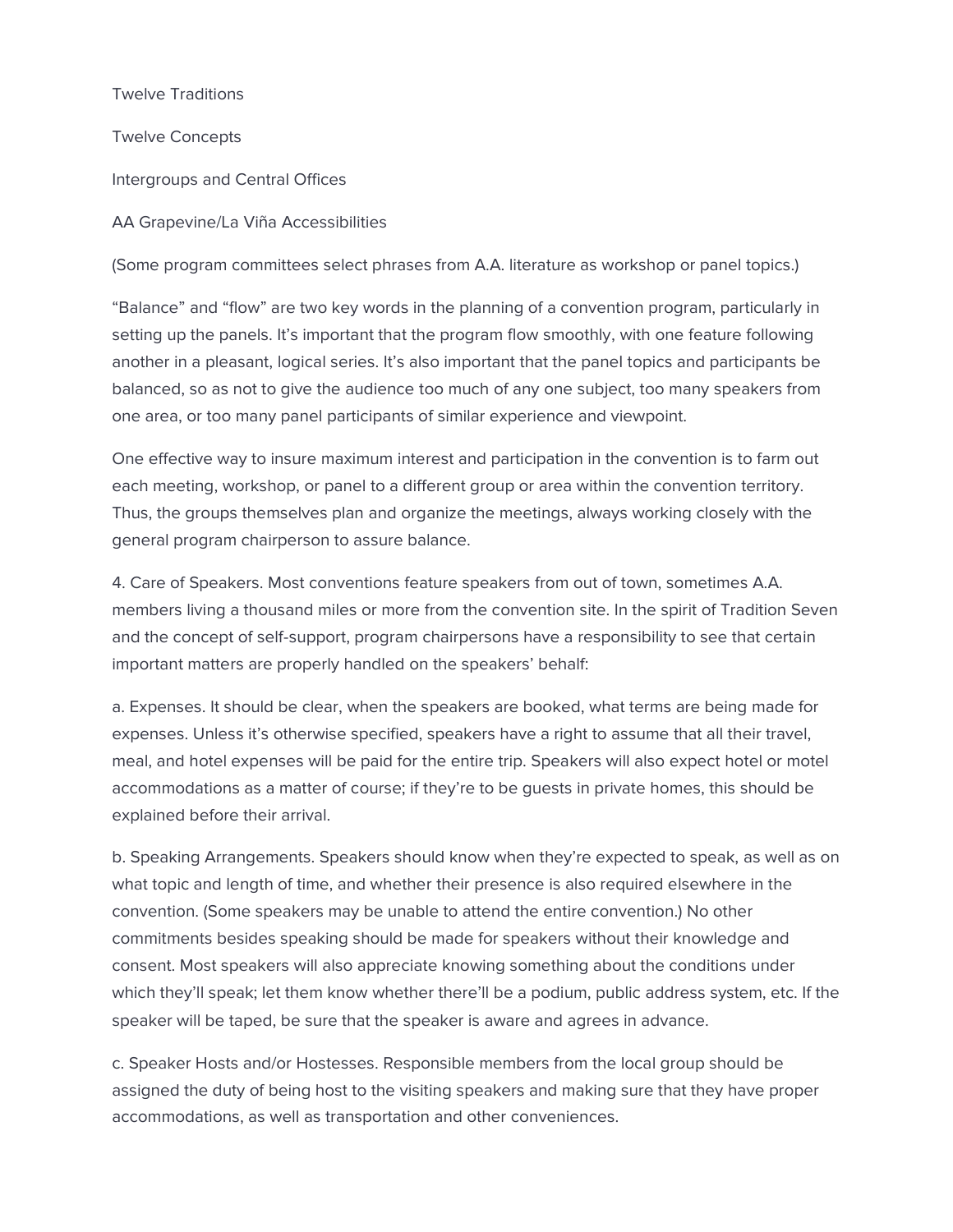# **ACCESSIBILITY FOR ALL ALCOHOLICS**

#### For Deaf Members

A.A. members who are Deaf or Hard-of-Hearing may need particular considerations when attending an A.A. conference or convention. For those who have a fair amount of hearing and/or who read lips, seating near the speaker may be all that is required. In some cases amplified headsets are provided. Others who are Deaf may require the use of a sign language interpreter. Here are some points to consider when planning a conference or meeting that will be attended by A.A. members who are Deaf or Hard-of-Hearing.

1. Reserve interpreters well ahead of time because they are in great demand.

2. Budget the interpreting expenses. Find out early what the estimated cost will be, whether by the hour or by the day. If you are holding concurrent workshops, you may need more than one interpreter at the same time. If your event is small (and short) you may be fortunate to find a qualified volunteer, but do not expect to rely on volunteers.

3. In arranging preferred seating for Deaf or Hard-of-Hearing members, designate the reserved area clearly: "Please reserve for members who require sign language interpretation."

4. Sensitize workshop leaders and meeting chairpersons to the use of the interpreter.

5. Stick with your plans once you have announced that an event is sign-language accessible. Consider that there may be fewer events accessible in ASL to members who are Deaf. Any unexpected or last minute removal of services could be problematic, especially for those members who may have travelled long distances to attend.

6. If the event is a large one with concurrent meetings and workshops, plan for continuous availability of several interpreters.

7. If you are listing the event with the General Service Office, your local intergroup, or in any A.A. publication, specify that it is signlanguage interpreted. If possible, have a T.D.D. number that people who are Deaf can call for more information.

For A.A.s with Other Needs

Committees assist A.A. members who have a variety of challenges to accessing the A.A. message.

For example, for blind people, some convention committees provide programs in braille. Also, if meetinGs are wheelchair accessible, this may be noted in the program.

## **GUARDING ANONYMITY**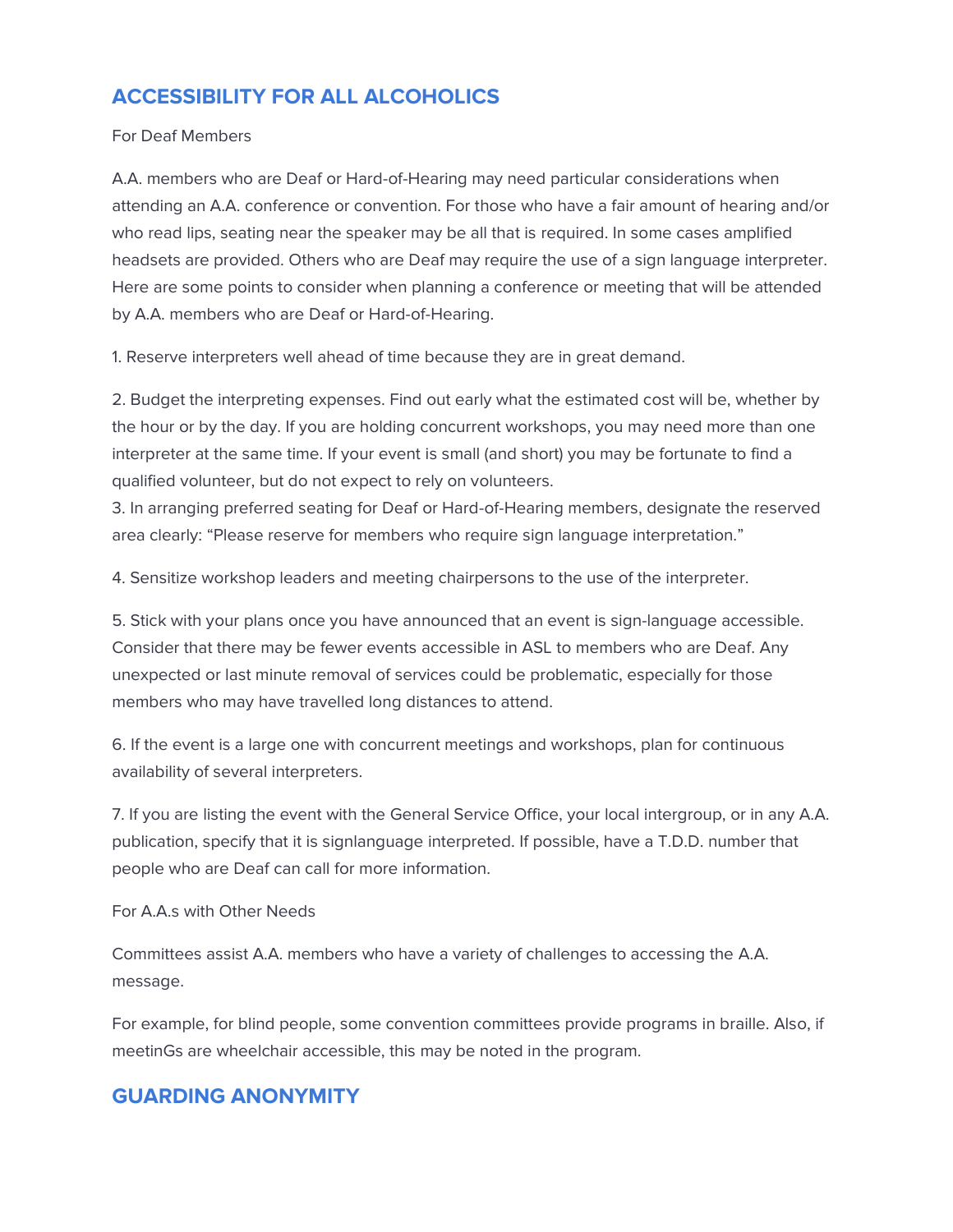#### Announcement for Press

When A.A. conventions are being covered by members of the press, it's customary to begin meetings by asking their cooperation in protecting members' anonymity. Such an announcement might go like this:

"Our public relations policy is based on attraction rather than promotion; we need always maintain personal anonymity at the level of press, radio and films.

"Thus, we respectfully ask that A.A. speakers and A.A. members not be photographed, videotaped, or identified by full name on audiotapes and in published or broadcast reports of our meetings, including those reports on new media technologies such as the internet.

"The assurance of anonymity is essential in our efforts to help other problem drinkers who may wish to share our recovery program with us. And our Tradition of anonymity reminds us that 'A.A. principles come before personalities.'"

It's unusual that any newspaper or broadcasting station these days will fail to cooperate with this request; not only is the A.A. principle of anonymity well known generally, but our G.S.O. in New York City has advised the press and broadcasters year after year of A.A.'s position on this matter.

But it's possible that members' anonymity may be violated through indirect methods. There's a likelihood, for example, that too much promotional zeal on the part of the convention committee may lead them to reveal a great deal of information about speakers without actually disclosing last names. This means, in the case of some well-known individuals, that their anonymity is technically protected but actually broken, since their identity can be readily recognized by anybody familiar with them or their work.

In one case, for example, a university professor had been invited to address a large A.A. banquet in the same state where he lived and worked. Only his first name, nickname, and last initial appeared on the announcement posters, but the name of his school and a previous academic connection were fully displayed. The professor's actual identity couldn't have been more clearly revealed if his last name and photograph had been included.

Is there a safe way to avoid making such de facto anonymity breaks? Well, one good procedure is to ask speakers how they wish to be listed on posters and advance notices. They'll know better than anybody else how much information about themselves ought to be revealed. In any case, whatever the speakers' feelings, the practice of using initials rather than last names should always be followed for the protection of A.A., as well as the individual. You can also purchase the "Anonymity in the Digital Age" poster through G.S.O.'s online store or your local Intergroup/Central Office.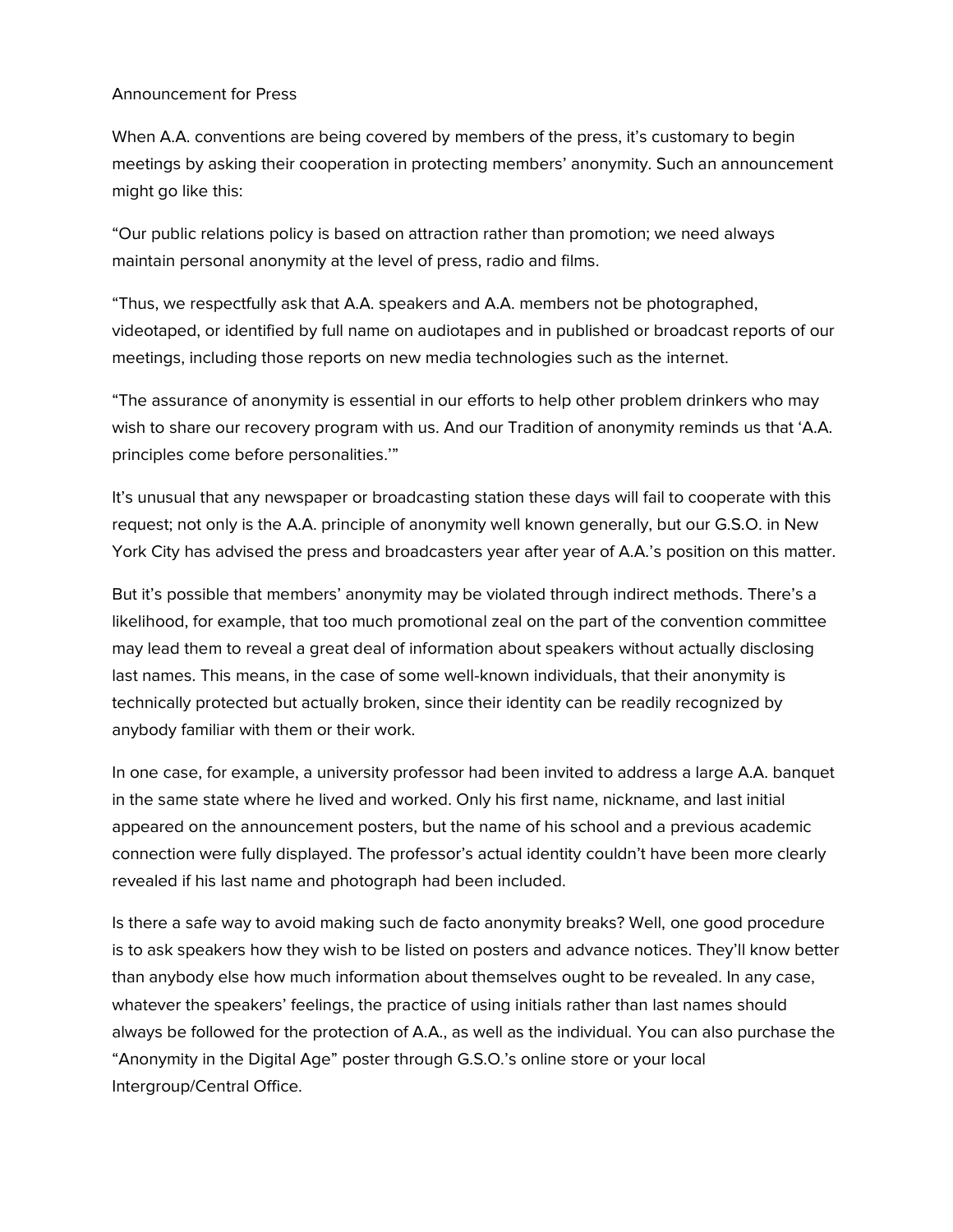# **PICTURE TAKING AND POSTING ON SOCIAL MEDIA**

Many A.A. event committees announce that the taking of photographs during A.A. meetings might make some attendees uncomfortable regarding their anonymity. Even when photographs are permitted to be taken, some committees provide reminders that any photographs taken should be away from crowds, to ensure that no images are taken of people who have not given permission to be in the picture. The A.A. Anonymity Display Card (M-61, available from G.S.O.) is often used for such announcements.

As the long form of Tradition Eleven reminds us, "Our names and pictures as A.A. members ought not be broadcast, filmed, or publicly printed" (this would include on digital media such as social networking, Internet and other nonpassword protected websites). In 2013 the General Service Conference affirmed "…that the Internet, social media and all forms of public communications are implicit in the last phrase of the Short Form of Tradition Eleven, which reads: '…at the level of press, radio and films.'"

As a further note about anonymity, event committees may announce, "Out of respect for others, please do not take photographs during any of the meetings. Also, be considerate when taking photographs around convention venues. Take care that you do not capture images of A.A. members, family members, and friends who did not give permission and may not wish to appear in your pictures. Please do not post recognizable photos of identifiable A.A. members on websites accessible to the public, including unrestricted pages on social networking sites."

# **AUDIO RECORDING GUIDELINES**

Shared experience makes it clear that recording of an A.A. convention cannot be left to chance. It is a difficult and time consuming job, including preliminary work with the speakers and decisions about who will record the convention, the conduct of the recorder during the convention, and his/her staff and follow-up after the convention. Following are some suggestions if the convention committee decides to use an outside vendor:

1. The recording chairperson may represent the convention in reaching agreements with the person who will be recording that particular convention, and in developing a written agreement.

2. The convention recording chairperson may develop a release form on which speakers agree to being recorded or decline to be recorded.

3. Experience shows that it is best to encourage speakers not to use full names and not to identify third parties by full names in their talks. The strength of our anonymity Traditions is reinforced by speakers who do not use their last names and by recording companies or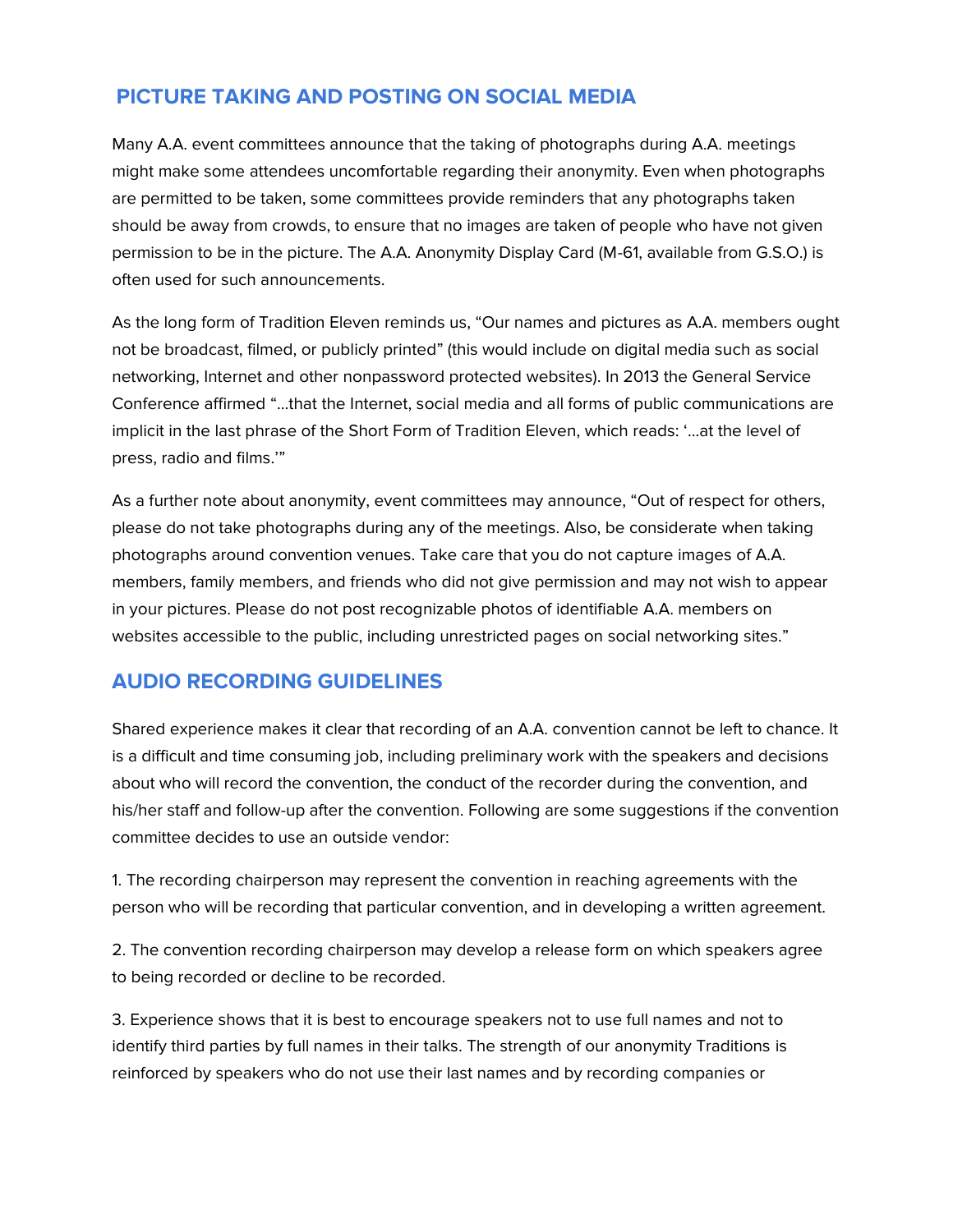recorders whose labels and catalogs do not identify speakers by last names, titles, service jobs or descriptions.

Experience also indicates that speaker recordings are being disseminated over the Internet, a public media outlet. In addition, some A.A. members, if being recorded for future play on a public website, may choose to leave out other details of their lives that may make themselves or their families identifiable.

4. The recording chairperson ensures that a recorder has an understanding of the Traditions.

5. The agreement prepared by the convention committee determines what the recorder sells or displays on-site.

6. The convention committee clarifies that recording may be done by an outside vendor, and is not an official part of the convention.

7. Convention committees discourage any recording royalties to the convention committee.

## **VIDEO RECORDING GUIDELINES**

In keeping with a 1980 General Service Conference recommendation, it is suggested that speakers not be recorded on video.

# **MISCELLANEOUS TIPS ON GOOD CONVENTION MANAGEMENT**

When your committee is discussing the convention, try to go over the things you liked and didn't like at past conventions, especially matters that caused petty irritations and annoyances; most likely, they can be avoided. Here are a few suggestions:

1. Badges. A.A. conventions don't seem to be right without identification badges. See that they're in bold, colorful letters, so they can be read at a glance.

Try not to subject guests to more than a few minutes' wait in registering for the convention and picking up their badges. Organize the registration so the process will flow smoothly and quickly.

2. Coffee. It's an essential feature — plenty of coffee sessions throughout the convention. Don't forget, some A.A.s come more to talk to each other than to listen to speakers, so be sure they have lots of opportunity to gather 'round the coffeepot.

3. Accessibility. At large conventions, it's sometimes necessary to hold some of the open meetings in buildings other than the one used as convention headquarters. Try to plan the meetings so members do not have to go more than a few blocks for a meeting or panel session. One exception to this might be the last open meeting of the convention, from which the guests will most likely be making their departure.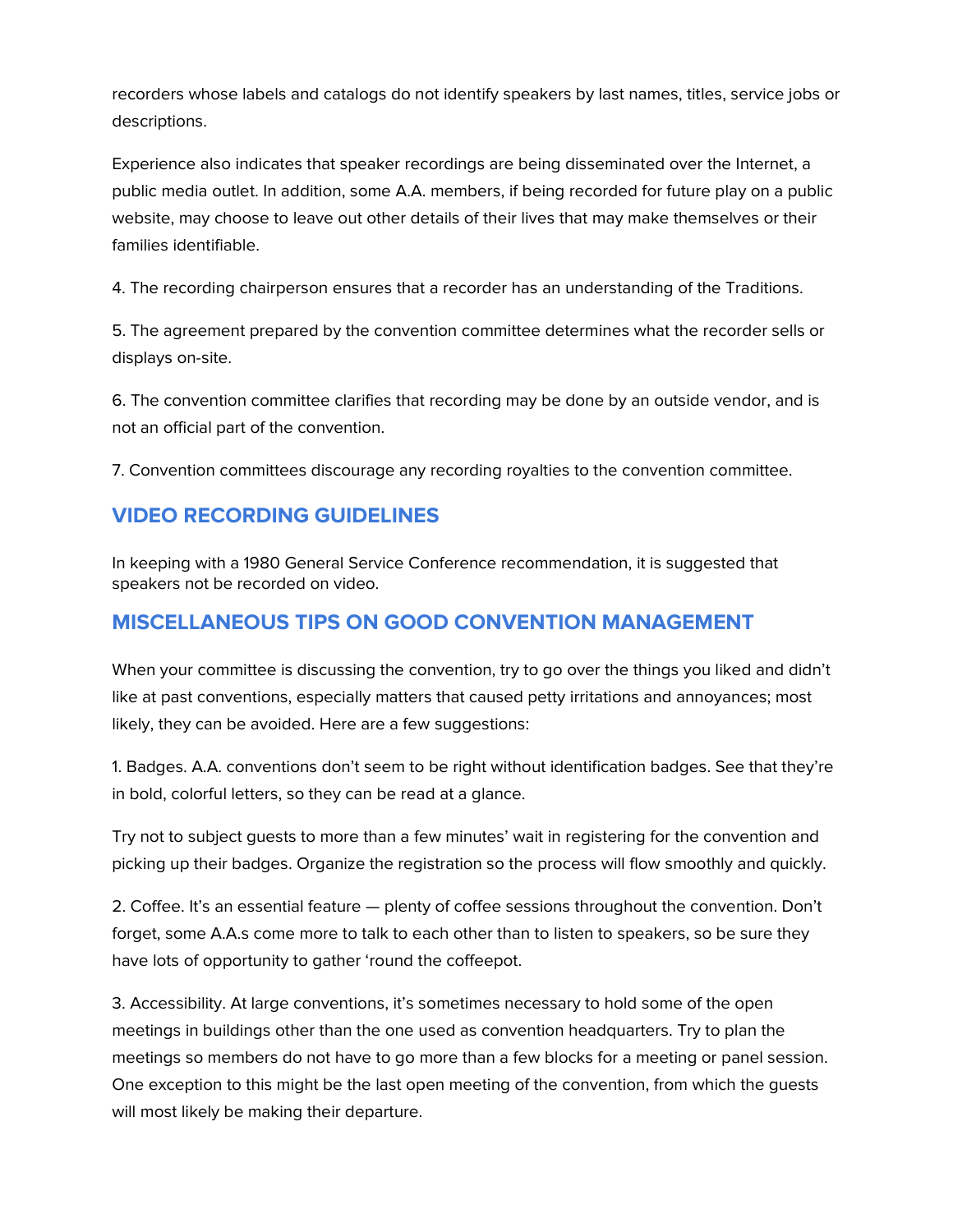4. Hotel & Motel Registrations. Often, printed lists of local accommodations, giving prices and other information, are available from local chambers of commerce and similar offices. If possible, send these lists out with the registrations and give members a chance to make their reservations long before the convention.

In sending out the lists don't assume that all A.A.s intend to stay in medium- or high-priced accommodations; also include the lower-priced hotels and motels. In some places, hotels or camping facilities are also listed for the A.A.s who may arrive in campers.

5. Professional Assistance. Don't hesitate to avail yourself of assistance from local chamber of commerce officials and convention managers. They already know all about the problems you'll be facing, and they can give invaluable advice and assistance.

6. Displays. You can pass along important A.A. information in an attractive way by requesting the convention literature package to make up an A.A. literature display. This complimentary package is available in English, Spanish or French from G.S.O. for local conventions/conferences/roundups in the U.S. and Canada and contains one copy of all A.A. book dust jackets; one copy of all A.A. Conference-approved pamphlets; A.A. Guidelines; flyers; List of Central Offices, intergroups and Answering Services for the United States and Canada; List of General Service Offices, Central Offices, Intergroups and Answering Services Overseas; List of Service Material Available from G.S.O.; The A.A. Service Manual; and the Conference-approved Literature & Other Service Material catalog.

7. Don't Compete with Last Year. While it's best not to try to compete with previous conventions, if you're the convention chairperson, you will naturally want to benefit from the experience of previous, convention committees.

# **A.A. AND AL-ANON**

The following questions often arise:

How may A.A. and AI-Anon cooperate in area and regional conventions and get-togethers?

In accordance with the Twelve Traditions, a convention would be either A.A. or Al-Anon — not both. However, most A.A. convention committees invite Al-Anon to participate and plan their own program, and the committee arranges for facilities for the Al-Anon meetings.

Should an A.A. convention committee make a contribution to Al-Anon from the financial profits of the convention?

In accordance with the self-support Traditions of both Fellowships and to abide by the concept of "cooperation but not affiliation," it is suggested that A.A. should not make gifts or contributions to